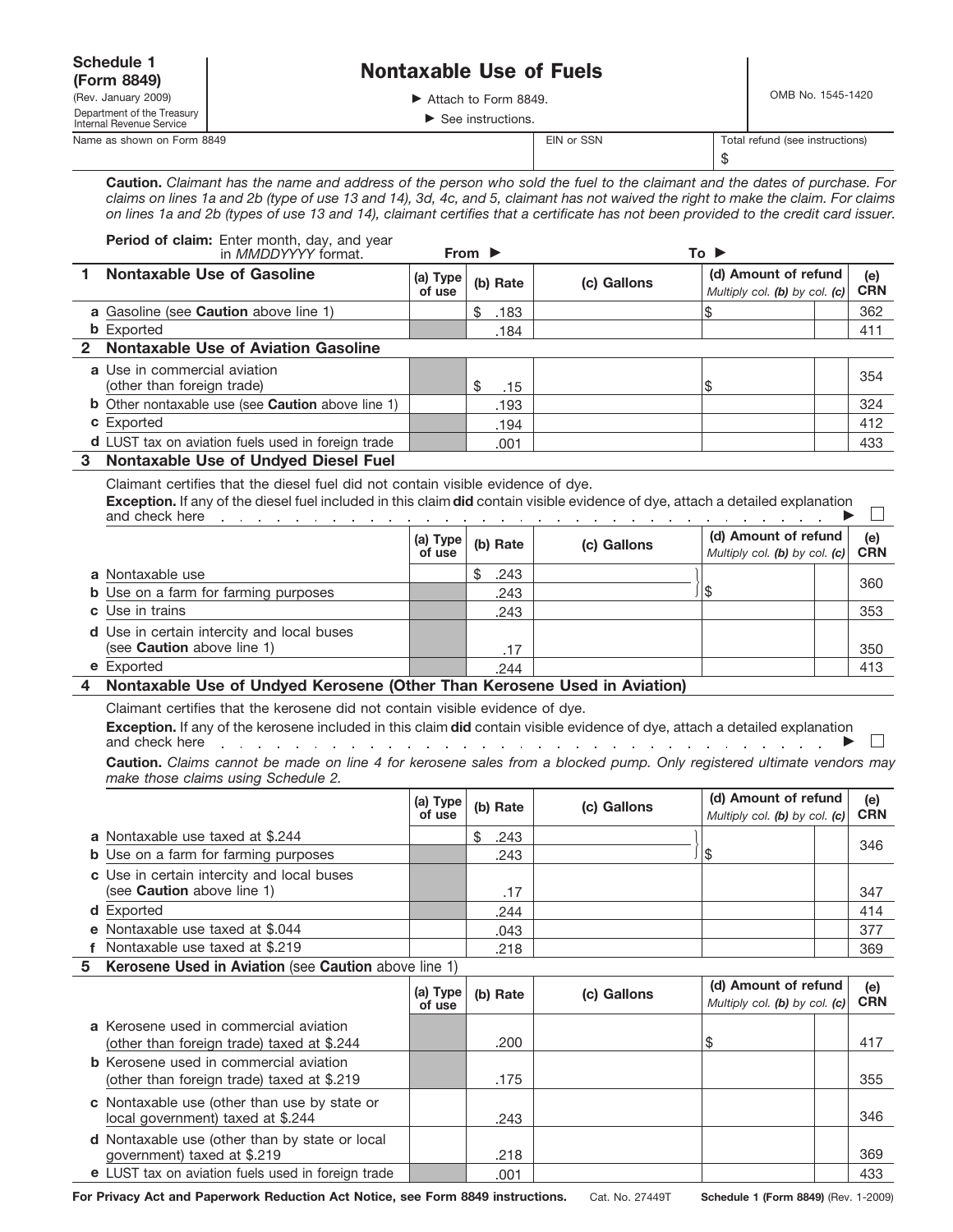## **6 Nontaxable Use of Alternative Fuel**

|              | Caution. There is a reduced credit rate for use in certain intercity and local buses (type of use 5). See page 4 for the credit rate. |                    |            |                                                     |                                                       |  |                   |
|--------------|---------------------------------------------------------------------------------------------------------------------------------------|--------------------|------------|-----------------------------------------------------|-------------------------------------------------------|--|-------------------|
|              |                                                                                                                                       | (a) Type<br>of use | (b) Rate   | (c) Gallons or gasoline<br>gallon equivalents (GGE) | (d) Amount of refund<br>Multiply col. (b) by col. (c) |  | (e)<br><b>CRN</b> |
|              | a Liquefied petroleum gas (LPG)                                                                                                       |                    | \$<br>.183 |                                                     | \$                                                    |  | 419               |
| b            | "P Series" fuels                                                                                                                      |                    | .183       |                                                     |                                                       |  | 420               |
| С            | Compressed natural gas (CNG) (GGE=126.67 cu. ft.)                                                                                     |                    | .183       |                                                     |                                                       |  | 421               |
|              | d Liquefied hydrogen                                                                                                                  |                    | .183       |                                                     |                                                       |  | 422               |
|              | e Any liquid fuel derived from coal (including peat)<br>through the Fischer-Tropsch process                                           |                    | .243       |                                                     |                                                       |  | 423               |
|              | f Liquid fuel derived from biomass                                                                                                    |                    | .243       |                                                     |                                                       |  | 424               |
| a            | Liquefied natural gas (LNG)                                                                                                           |                    | .243       |                                                     |                                                       |  | 425               |
|              | <b>h</b> Liquefied gas derived from biomass                                                                                           |                    | .183       |                                                     |                                                       |  | 435               |
| $\mathbf{7}$ | Nontaxable Use of a Diesel-Water Fuel Emulsion                                                                                        |                    |            |                                                     |                                                       |  |                   |
|              |                                                                                                                                       |                    |            |                                                     |                                                       |  |                   |
|              | Caution. There is a reduced credit rate for use in certain intercity and local buses (type of use 5). See page 4 for the credit rate. |                    |            |                                                     |                                                       |  |                   |
|              |                                                                                                                                       | (a) Type<br>of use | (b) Rate   | (c) Gallons                                         | (d) Amount of refund<br>Multiply col. (b) by col. (c) |  | (e)<br><b>CRN</b> |
|              | a Nontaxable use                                                                                                                      |                    | .197<br>\$ |                                                     | \$                                                    |  | 309               |
|              | <b>b</b> Exported                                                                                                                     |                    | .198       |                                                     |                                                       |  | 306               |
| 8            | <b>Exported Dyed Fuels and Gasoline Blendstocks</b>                                                                                   |                    |            |                                                     |                                                       |  |                   |
|              |                                                                                                                                       | (a) Type<br>of use | (b) Rate   | (c) Gallons                                         | (d) Amount of refund<br>Multiply col. (b) by col. (c) |  | (e)<br><b>CRN</b> |
|              | a Exported dyed diesel fuel and exported<br>gasoline blendstocks taxed at \$.001                                                      |                    | \$<br>.001 |                                                     | 8                                                     |  | 415               |

**Schedule 1 (Form 8849)** (Rev. 1-2009)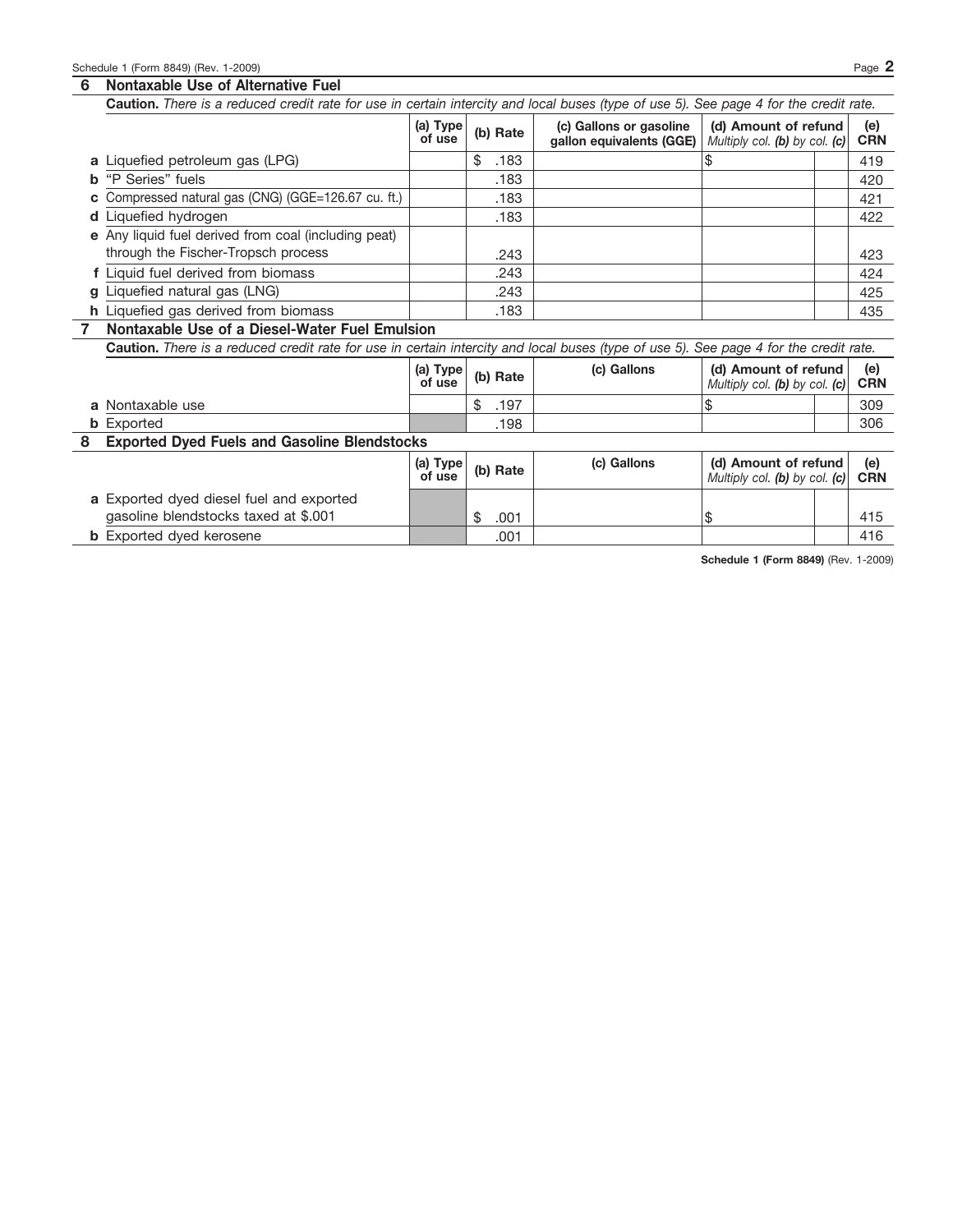## **What's New**

● After October 3, 2008, a claim for nontaxable use of liquefied gas derived from biomass can be made on line 6h (credit reference number 435) at \$.183 per gallon.

● Claims for exported gasoline blendstocks taxed at \$.001 per gallon are made on line 8a. Continue to use line 1b to make claims for exported gasoline blendstocks taxed at \$.184 per gallon.

## **Reminders**

The ultimate purchaser of aviation gasoline or kerosene used in foreign trade is eligible to make a claim on line 2d or 5e for the leaking underground storage tank (LUST) tax if the ultimate purchaser has not waived his or her right to make the claim by providing the registered ultimate vendor with an unexpired waiver.

# **General Instructions**

## **Purpose of Schedule**

An ultimate purchaser of certain fuels uses Schedule 1 to make a claim for refund. The fuels for which a claim can be made are listed on the form. The fuel must have been used in a nontaxable use. See *Type of Use* below and the instructions for lines 1 through 8 for more information.

### **Claim Requirements**

The following requirements must be met.

**1.** The amount claimed on Schedule 1 must be at least \$750. This amount may be met by:

**a.** Making a claim for fuel used during any quarter of a claimant's income tax year or

**b.** Aggregating amounts from any quarters of the claimant's income tax year for which no other claim has been made.

**2.** The claim must be filed during the first quarter following the last quarter included in the claim. For example, a claim for the quarters consisting of July through September and October through December must be filed between January 1 and March 31.

**3.** Only one claim may be filed for a quarter.

**Note.** If requirements 1–3 above are not met, see *Annual Claims* under *Additional Information for Schedules 1, 2, and 3* in the Form 8849 instructions.

## **Total Refund**

Add all amounts in column **(d)** and enter the result in the total refund box at the top of the schedule.

## **Type of Use**

The fuel must have been used for one or more of the types of use listed in the instructions for lines 1 through 7. The nontaxable uses are listed in the *Type of Use Table* in the Form 8849 instructions.

**Exported taxable fuel.** The claim rates for exported taxable fuel are listed on lines 1b, 2c, 3e, 4d, 8a, and 8b. Taxpayers making a claim for exported taxable fuel must include with their records proof of exportation. Proof of exportation includes:

● A copy of the export bill of lading issued by the delivering carrier,

● A certificate by the agent or representative of the export carrier showing actual exportation of the fuel,

● A certificate of lading signed by a customs officer of the foreign country to which the fuel is exported, or

● A statement of the foreign consignee showing receipt of the fuel.

## **How To File**

Attach Schedule 1 to Form 8849. Mail to the IRS at the address under *Where To File* in the Form 8849 instructions.

## **Specific Instructions**

### **Line 1. Nontaxable Use of Gasoline**

**Allowable uses.** For line 1a, the gasoline must have been used during the period of claim for type of use 2, 4, 5, 7, 11, 12, 13, 14, or 15. Type of use 2 does not include any personal use or use in a motorboat. See *Types of Use 13 and 14* in the Form 8849 instructions.

For line 1b, the gasoline must have been exported during the period of claim (Type of use 3). See *Exported taxable fuel* earlier.

### **Line 2. Nontaxable Use of Aviation Gasoline**

**Allowable uses.** For line 2b, the aviation gasoline must have been used during the period of claim for type of use 2, 9, 10, 11, 13, 14, 15, or 16. See *Types of Use 13 and 14* in the Form 8849 instructions.

For line 2c, the aviation gasoline must have been exported during the period of claim (Type of use 3). See *Exported taxable fuel* earlier.

For line 2d, the aviation gasoline must have been used during the period of claim for type of use 9. This claim is made in addition to the claim made on line 2b for type of use 9.

### **Line 3. Nontaxable Use of Undyed Diesel Fuel**

**Allowable uses.** For line 3a, the diesel fuel must have been used during the period of claim for type of use 2, 6, 7, 8, 11, 12, 13, 14, or 15. Type of use 8 includes use as heating oil and use in a boat. Type of use 2 does not include any personal use or use in a motorboat. See *Types of Use 13 and 14* in the Form 8849 instructions.

For line 3e, the diesel fuel must have been exported during the period of claim (Type of use 3). See *Exported taxable fuel* earlier.

### **Line 4. Nontaxable Use of Undyed Kerosene (Other Than Kerosene Used in Aviation)**

**Allowable uses.** For line 4a, the kerosene must have been used during the period of claim for type of use 2, 6, 7, 8, 11, 12, 13, 14, or 15. Type of use 8 includes use as heating oil and use in a boat. Type of use 2 does not include any personal use or use in a motorboat. See *Types of Use 13 and 14* in the Form 8849 instructions.

For line 4d, the kerosene must have been exported during the period of claim (Type of use 3). See *Exported taxable fuel* earlier.

For lines 4e and 4f, the kerosene must have been used during the period of claim for type of use 2.

#### **Line 5. Kerosene Used in Aviation**

**Claimant.** Claimant certifies that the right to make the claim has not been waived. For lines 5a and 5b, the ultimate purchaser of kerosene used in commercial aviation (other than foreign trade) is eligible to make this claim.

For lines 5c, 5d, and 5e, the ultimate purchaser of kerosene used in noncommercial aviation (except for nonexempt, noncommercial aviation and exclusive use by a state, political subdivision of a state, or the District of Columbia) is eligible to make this claim. The ultimate purchaser certifies that the right to make this claim has not been waived.